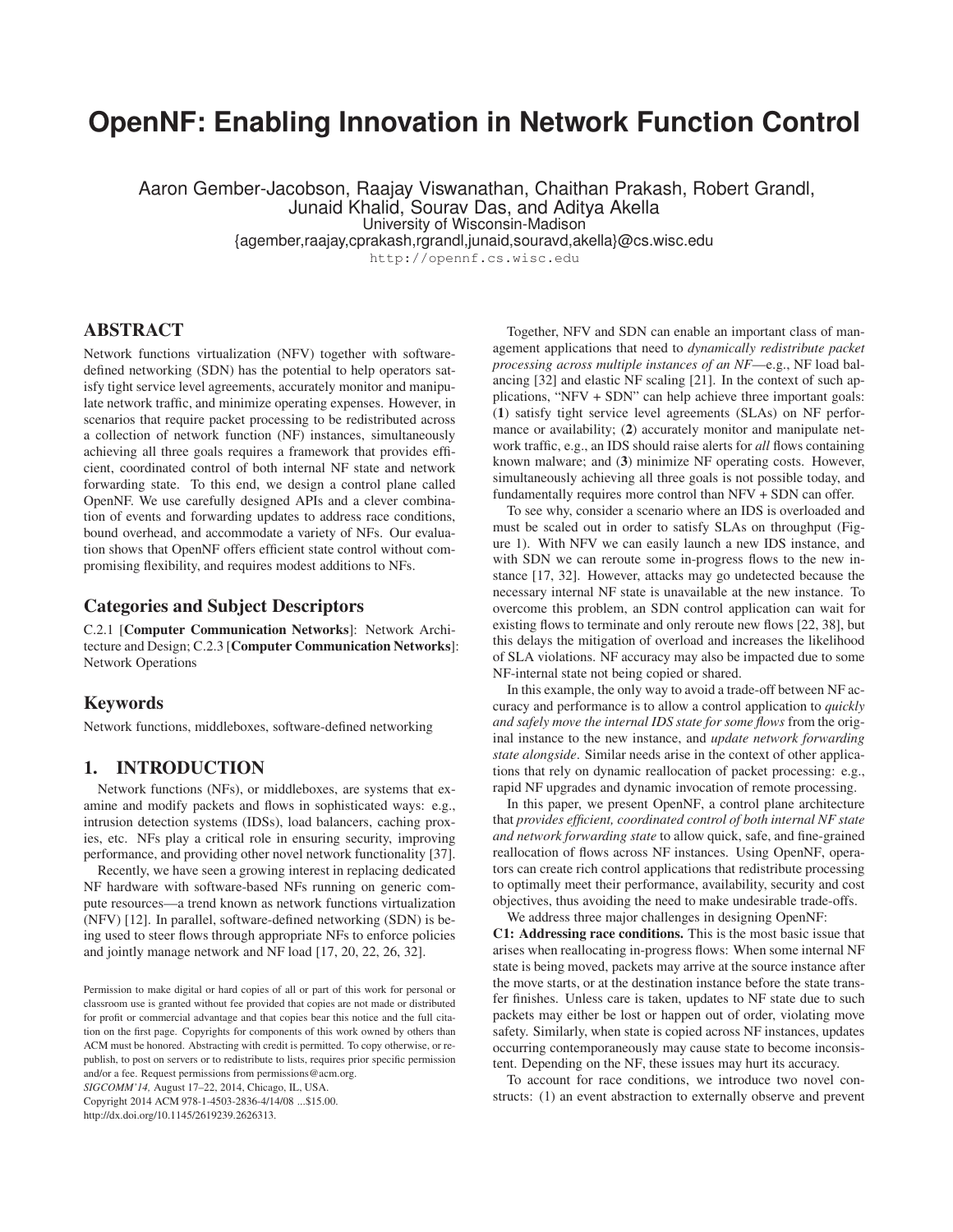

**Figure 1: A scenario requiring scale-out and load balancing to satisfy SLAs on throughput are and minimize operating expenses. The IDS [31] processes a copy of network traffic to detect port scans and malware in HTTP flows. For each active flow, the IDS maintains a connection object with src/dst IPs, ports, etc. and several analyzer objects with protocol-specific state (e.g., current TCP seq # or partially reassembled HTTP payloads). It also maintains host-specific connection counters. If the red (darker) flow is reassigned to the second IDS instance to avoid SLA violations, then the SDN switch's flow table must be updated, the flow-specific state must be moved, and the host-specific state must be copied or shared to ensure no attacks go undetected.**

local state changes inside NFs, and (2) a clever two-phase scheme for updating network forwarding state. We show how to combine the two to provably ensure state updates are not lost or reordered during state moves and shared state remains consistent.

**C2: Bounding overhead.** The second issue is ensuring that reallocation can be efficient. Moving and sharing state between NF instances consumes both NF CPU and network resources. Moreover, avoiding loss, reordering, and state inconsistency requires packet buffering, which introduces both latency and memory overhead. If these performance and resource overheads are unbounded, then we cannot satisfy tight SLAs or constrain operating costs.

To bound overhead, we propose a flexible *northbound API* that control applications use to *precisely* specify which state to move, copy, or share, and which guarantees to enforce (e.g., loss-free).

**C3: Accommodating a variety of NFs with minimal changes.** The final issue is ensuring that our framework is capable of accommodating a wide range of NFs in a largely non-intrusive fashion. Providing APIs for NFs to create/update state [34] is one approach, but it restricts how internal NF state is structured and may not accommodate the state allocation/access needs of some packet processing logic. Instead, we design a novel *southbound API* for NFs that allows a controller to request the export or import of NF state without changing how NFs internally manage state.

We have implemented our northbound API using Floodlight [6], and we have constructed several control applications that use this API. We have also augmented four NFs—Bro [31], Squid [15], iptables [9], and PRADS [13]—to support our southbound API (§7).

Our evaluation of OpenNF shows that: (1) OpenNF can eliminate spurious alerts and cut NF scale-in time by tens of minutes compared to using current control frameworks; (2) state can be moved, copied, and shared efficiently even when certain guarantees are requested—e.g., a loss-free move involving state for 500 flows takes only 215ms and imposes only 50ms of additional latency on packets received during the operation; and (3) additions to NFs to support OpenNF's southbound API increase code size by at most 9.8%, and packet processing time at NFs increases by less than 6% during state export or import.

### **2. WHY OpenNF?**

When packet processing is being collectively handled by multiple instances of an NF, the NF deployment as a whole must typically meet three important goals: (1) satisfy tight NF service level agreements (SLAs) on performance or availability—e.g., aggregate throughput should exceed 1Gbps most of the time, and the time outdated/unpatched NFs are used to process flows should be less than 10 minutes per year; (2) accurately monitor and manipulate network traffic—e.g., an IDS should raise alerts for *all* HTTP flows containing known malware packages, and a redundancy elimination (RE) decoder should correctly restore redundancy removed by an RE encoder; and (3) operate with minimal cost—e.g., resources are shutdown when the extra capacity is not needed.

Simultaneously achieving all three goals is not possible today. In particular, we need additional control mechanisms, beyond those offered by combining NFV [12] and SDN [29]. Below, we describe several concrete examples and highlight how the aforementioned triumvirate of goals translate into control plane requirements. We also discuss how current NFV and SDN control frameworks, and simplistic enhancements to them, fall short in satisfying these needs.

# **2.1 Motivating Examples**

**Always up-to-date NFs.** For maximum security, a cellular provider may want traffic to always be processed by the latest NF software. For example, an SLA may require that traffic is never processed by outdated NF instances for more than 10 minutes per year (goal #1). Fortunately, NFV allows us to launch an updated instance in a matter of milliseconds [28], and SDN allows us to reroute traffic to that instance just as quickly [17, 32]. However, this simple rerouting of traffic can compromise NF accuracy (goal #2) due to the absence of internal NF state at the new instance: e.g., rerouting active HTTP flows to a new IDS instance can cause the IDS to miss detecting some malware due to the lack of metadata for earlier packets in the flows. To overcome this issue, we can wait for existing flows to terminate and only reroute new flows [22, 38]. However, since flow durations are unbounded, this approach cannot guarantee the SLA will be satisfied: e.g., up to 40% of flows in cellular networks last longer than 10 minutes  $[36]$ .<sup>1</sup> The only way to both satisfy the SLA and maintain NF accuracy is for the control plane to offer the ability to *move NF state alongside updates to network forwarding state*. Furthermore, the *operation must complete in bounded time*.

To guarantee NF accuracy (goal #2) during and after state transfer, it may be important that no packets or updates to state are lost and no re-ordering of updates happens. For example, IDS instances operating on a copy of traffic have no opportunity to request a packet retransmission if the copied traffic is dropped during state move; this can lead to missed alerts because only part of the data sent over a connection is checked for malware.<sup>2</sup> Likewise, the IDS may raise false alerts if it receives and processes SYN and data packets out of order. Thus, the control plane *must offer support for key guarantees such as loss-freedom and order preservation.* (We formally define *loss-freedom* and *order-preservation* in §5.1.) **High performance network monitoring.** Performance is also a crucial concern for cellular providers. For example, an SLA may require NF deployment throughput to exceed 1Gbps most of the time. Meeting this SLA with a single NF instance can be challenging due to the complexity of packet processing. Fortunately, NFV enables NFs to be dynamically scaled-out as network load increases, and SDN enables flows to be rerouted to leverage the new capacity. However, as in the first scenario, flows must be rerouted *quickly*—waiting for flows to terminate can cause NF overload to persist and violate the SLA (goal #1)—and *safely*—rerouting flows without moving internal NF state (in a loss-free and order-preser-

<sup>&</sup>lt;sup>1</sup>Prematurely terminating flows also violates SLAs.

<sup>2</sup> *Is loss-free important given the network already can drop packets?* Note that end points recover from network-induced drops using retransmissions, and the IDS can eventually get a copy; but the IDS can never recover packets dropped during state transfer. A similar argument applies to order-preserving.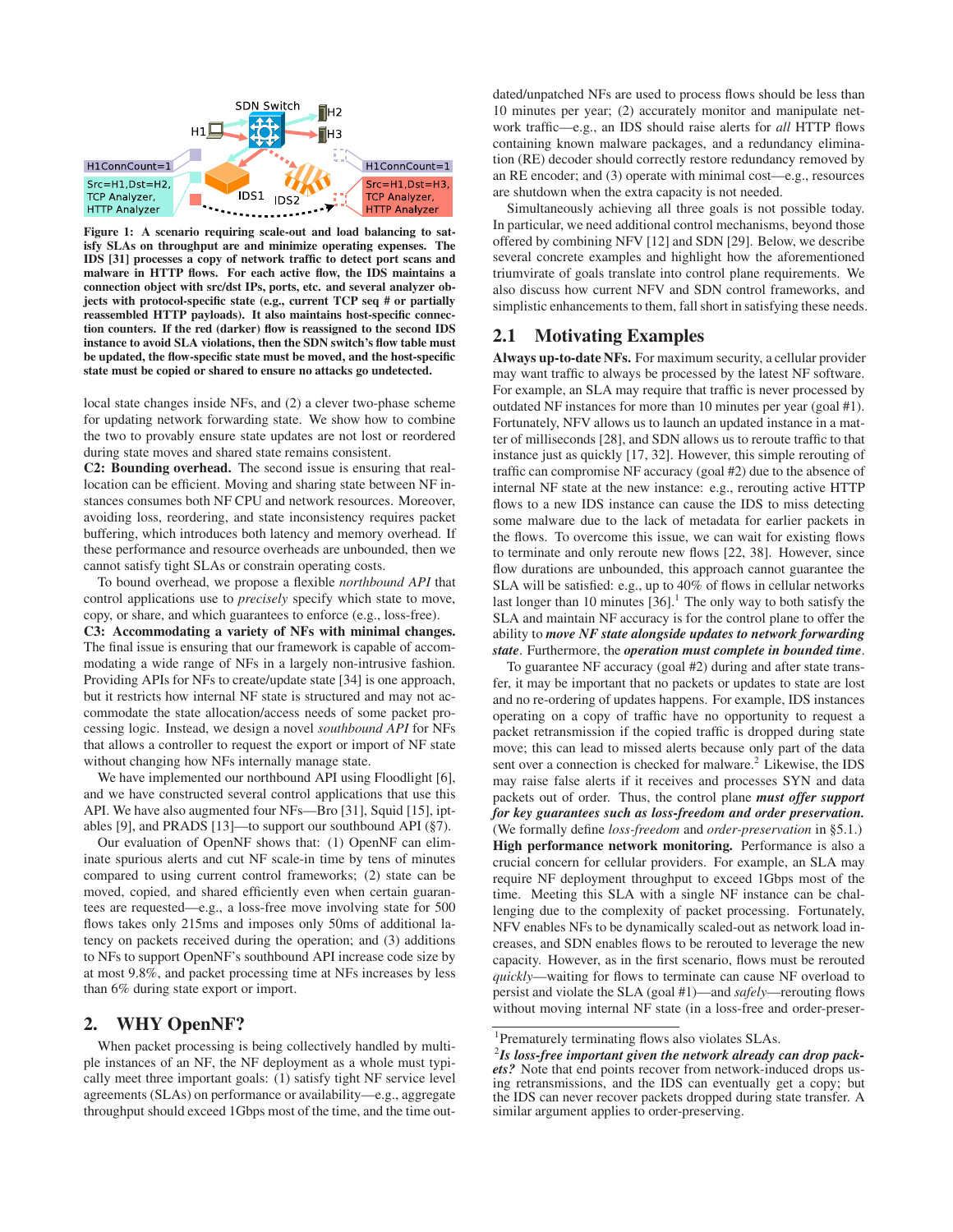ving manner) can compromise NF accuracy (goal #2). Similarly, when network load decreases the NF should be scaled-in, with flows rerouted quickly and safely beforehand, to minimize operating costs (goal #3). To achieve this, we again need the ability to move NF state alongside updates to network forwarding state, and the move must occur within bounded time and with key guarantees.

When rebalancing load, we must also account for the fact that NFs may depend on state that applies to more than one flow: e.g., an IDS maintains connection counters for each end-host. If traffic is balanced at the granularity of hosts or subnets, all flows for a host will traverse the same IDS instance, and the counters can be moved to that instance. However, when flows involving the same host are balanced to different instances, both instances must have the relevant counters. Furthermore, if one instance is later terminated and flows for a given host are re-routed to the same remaining instance, the counters from both instances should be merged. Thus, the control plane must offer the ability to *move, copy or share, and combine NF state that applies to multiple flows*.

**Fast failure recovery with low resource footprint.** When an NF instance fails, we can minimize downtime (goal #1) by rerouting in-progress (and new) flows to a non-failed instance. For these flows to be accurately processed (goal #2), critical NF state must be available at the selected instance. One way to fulfil this is to periodically create a backup of all NF state; this consumes nonnegligible CPU and memory bandwidth at the NF (violating goal #3), and the delay between copies will result in the backup containing significant amounts of stale state. A second approach would be to back up pieces of NF state as they are updated. This eliminates the stale state problem, and the resource footprint is proportional to the frequency of state updates and the amount of state being backed up. To support this, we need the ability to copy NF state, as well as the ability to *track when/how state is updated*.

**Selectively invoking advanced remote processing.** Based on preliminary observations made by a local NF, an enterprise may want to employ deeper and more advanced processing of a subset of inprogress flows (variant of goal #2). For example, when an IDS detects that internal hosts are making HTTP requests for a blacklisted domain, the enterprise invokes additional packet processing to have the corresponding replies analyzed for malware. Due to limited resources at the local IDS instance, the enterprise may leverage a more powerful remote cloud-resident IDS. Further, to avoid the cost of redirecting all traffic to the cloud (goal #3), traffic from the remaining hosts should continue to be processed locally. This requires the support highlighted in earlier examples (e.g., moving flow-specific state with a loss-free guarantee). Additionally, more advanced processing typically requires maintaining more detailed state: e.g., the cloud-resident IDS may create additional state for the new flows to compare signatures to a large corpus of known attacks. Thus, the NF control plane *should not restrict an NF's ability to create additional state*. Further, *it should automatically capture this additional state* if the processing of the flow is later transferred back to the original NF instance.

### **2.2 Related Work**

Existing NF control planes such as PLayer [26], SIMPLE [32], Stratos [21], FlowTags [20], and connection acrobatics [30] only provide control over, and coordination of, traffic forwarding. As already discussed, forwarding changes alone are insufficient to satisfy multiple objectives without degrading NF accuracy.

VM [18] or process replication [5] only allows cloning of NF instances in their entirety. The additional, unneeded state included in a clone not only wastes memory, but more crucially can cause undesirable NF behavior: e.g., an IDS may generate false alerts (we



**Figure 2: OpenNF architecture**

quantify this in §8.4). Moreover, this approach prevents state from multiple NF instances from being moved and merged, precluding, e.g., fast elastic scale-down.<sup>3</sup> Because of their intrinsic limitations, combining existing control planes with techniques for VM migration/process replication does not address the above requirements.

Vendor-supplied controllers [4, 14] that move, copy, and share NF state between multiple NF instances can leverage knowledge about the internal workings of NFs. However, they cannot control network state in a way that fully satisfies all goals—e.g., it is hard to provide optimized load balancing across network links.

Split/Merge [34] and Pico Replication [33] are the only systems that provide some control over both internal NF state and network state. They provide a shared library that NFs use to create, access, and modify internal state through pre-defined APIs. In Split/Merge, an orchestrator is responsible for coordinating load balancing by invoking a simple *migrate (f)* operation that reroutes flow *f* and moves corresponding NF state. In Pico Replication, modules are added to an NF to manage the flow of packets in and out of each instance and to clone states at policy-defined frequencies.

Unfortunately, the migrate operation can cause lost or re-ordered NF state updates, since packets arriving at an NF instance after migrate is initiated are dropped, and a race exists between applying the network forwarding state update and resuming the flow of traffic (which is halted when migrate starts). Furthermore, the orchestrator and NF modules are targeted to specific problems, making them ill-suited to support other complex control applications. Finally, the API NFs must use to create and access states uses nondescript keys for non-flow-based state, making it difficult to know the exact states to move and copy when flows are rerouted, and the API only allows one state allocation per flow, requiring some internal NF state and packet processing logic to be significantly restructured. We discuss these issues in more detail later in the paper.

## **3. OpenNF OVERVIEW**

OpenNF is a novel control plane architecture (Figure 2) that satisfies the aforementioned requirements and challenges. In this section, we outline our key ideas; §4 and §5 provide the details.

OpenNF allows control applications to closely manage the behavior and performance of NFs to satisfy high level objectives. Based on NF output or external input, control applications: (1) determine the precise sets of flows that specific NF instances should process, (2) direct the controller to provide the needed state at each instance, including both flow-specific state and state shared between flows, and (3) ask the controller to provide certain guarantees on state and state operations.

In turn, the OpenNF controller encapsulates the complexities of distributed state control and, when requested, guarantees lossfreedom, order-preservation, and consistency for state and state operations. We design two novel schemes to overcome underlying race conditions: (1) an *event abstraction* that the controller uses

<sup>&</sup>lt;sup>3</sup>Basic scale-down can be supported by assigning new flows to the "combined" instance and waiting for flows at the "old" instance to terminate; but this can take a long time.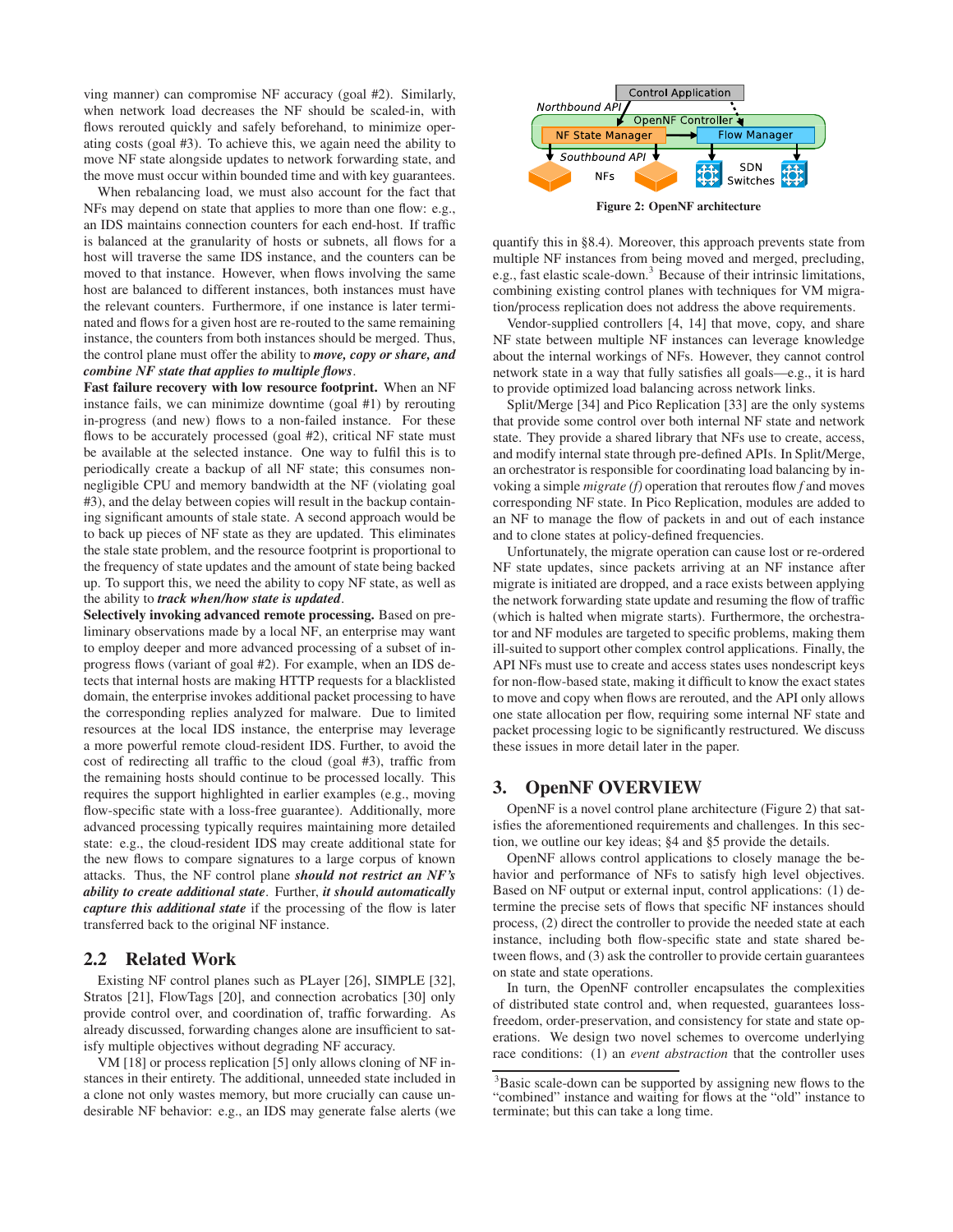

**Figure 3: NF state taxonomy, with state from the Squid caching proxy as an example**

to closely observe updates to state, or to prevent updates but know what update was intended, and (2) a *two phase forwarding state update* scheme. Using just the former, the controller can ensure move operations are loss-free, and state copies are eventually consistent. By carefully sequencing state updates or update prevention (scheme 1) with the phases of scheme 2, the controller can ensure move operations are loss-free and order-preserving; we provide a formal proof in our technical report [23]. Lastly, by buffering events corresponding to intended updates and handling them one at a time in conjunction with piece-meal copying of state, the controller can ensure state copies are strongly or strictly consistent.

OpenNF's southbound API defines a standard NF interface for a controller to request events or the export or import of internal NF state. We *leave it to the NFs to furnish all state matching a filter* specified in an export call, and to determine how to merge existing state with state provided in an import call. This requires modest additions to NFs and, crucially, does not restrict, or require modifications to, the internal state data structures that NFs maintain. Furthermore, we use the well defined notion of a flow (e.g., TCP connection) as the basis for specifying which state to export and import. This naturally aligns with the way NFs already create, read, and update state.

### **4. SOUTHBOUND API**

In this section, we describe the design of OpenNF's southbound API. To ensure a variety of NFs can be easily integrated into OpenNF, we must address two challenges: (1) account for the diversity of NF state and (2) minimize NF modifications.

### **4.1 State Taxonomy**

To address the first challenge, we must identify commonalities in how internal state is allocated and accessed across various NFs. To this end, we examined several types of NFs from a variety of vendors, including: NATs [9], IDSs [31], load balancers [1, 7], caching proxies [15], WAN optimizers [16], and traffic monitors [11, 13].

We observe that *state created or updated by an NF while processing traffic applies to either an individual flow (e.g., TCP connection) or a collection of flows.* As shown in Figure 1, the Bro IDS maintains connection and analyzer objects for each TCP/UD-P/ICMP flow and state for each host summarizing observations relating to all flows involving that host. Similarly, as shown in Figure 3, the Squid caching proxy maintains socket context, request context, and reply context for each client connection and cache entries for each requested web object. Most NFs also have state which is updated for every packet or flow the NF processes: e.g., statistics about the number of packets/flows the NF processed.<sup>4</sup>

Thus, as shown in Figure 3, we classify NF state based on *scope*, or how many flows an NF-created piece of state applies to—one flow (*per-flow*), multiple flows (*multi-flow*), or all flows (*all-flow*). In particular, per-flow state refers to structures/objects that are read or updated only when processing packets from the same flow (e.g.,

TCP connection), while multi-flow state is read or updated when processing packets from multiple, but not all, flows.

Thinking about each piece of NF-created state in terms of its association with flows provides a natural way for reasoning about how a control application should move/copy/share state. For example, a control application that routes all flows destined for a host H to a specific NF instance can assume the instance will need all perflow state for flows destined for  $H$  and all multi-flow state which stores information related to one or more flows destined for H. This applies even in the case of seemingly non-flow-based state: e.g., the fingerprint table in a redundancy eliminator is classified as all-flows state, and cache entries in a Squid caching proxy are multi-flow state that can be referenced by client IP (to refer to cached objects actively being served), server IP, or URL.

Prior works on NF state management either draw no association between state and flows [25], or they do not distinguish between multi-flow and all-flows state [34]. This makes it difficult to know the exact set of state to move, copy, or share when flows are rerouted. For example, in the Squid caching proxy, cached web objects (multi-flow states) that are currently being sent to clients must be copied to avoid disrupting these in-progress connections, while other cached objects may or may not be copied depending on the SLAs a control application needs to satisfy (e.g., high cache hit ratio vs. fast scale out).<sup>5</sup> We quantitatively show the benefits of granular, flow-based control in §8.1.2.

We also discovered during our examination of NFs that they tend to: (1) allocate state at many points during flow processing—e.g., when the Bro IDS is monitoring for malware in HTTP sessions, it allocates state when the connection starts, as protocols are identified, and as HTTP reply data is received—and (2) organize/label state in many different ways—e.g., the Squid caching proxy organizes some state based on a traditional 5-tuple and some state based on a URL. Prior works [34] assume NFs allocate and organize state in particular ways (e.g., allocate state once for each flow), which means NFs may need significant changes to use these frameworks.

### **4.2 API to Export/Import State**

We leverage our taxonomy to design a simple API for NFs to export and import pieces of state; it requires minimal NF modifications. In particular, we leverage the well defined notion of a flow (e.g., TCP or UDP connection) and our definition of state scope to allow a controller to specify exactly which state to export or import. State gathering and merging is delegated to NFs which perform these tasks within the context of their existing internal architecture.

For each scope we provide three simple functions: get, put, and delete. More formally, the functions are:

```
multimap<flowid,chunk> getPerflow(filter)
void putPerflow(multimap<flowid,chunk>)
void delPerflow(list<flowid>)
multimap<flowid,chunk> getMultiflow(filter)
void putMultiflow(multimap<flowid,chunk>)
void delMultiflow(list<flowid>)
list<chunk> getAllflows()
void putAllflows(list<chunk>)
```
A *filter* is a dictionary specifying values for one or more standard packet header fields (e.g., source/destination IP, network protocol, source/destination ports), similar to match criteria in Open-Flow [29].<sup>6</sup> This defines the set of flows whose state to get/put/del-

<sup>&</sup>lt;sup>4</sup>NFs also have configuration state. It is read but never updated by NFs, making it easy to handle; we ignore the details in this paper.

<sup>5</sup>NF-specific state sharing features, such as inter-cache protocols in Squid, can also be leveraged, but they do not avoid the need for per-flow state, and some multi-flow state, to be moved or copied.

<sup>6</sup> Some NFs may also support extended *filter*s and *flowid*s that include header fields for other common protocols: e.g., the Squid caching proxy may include the HTTP URL.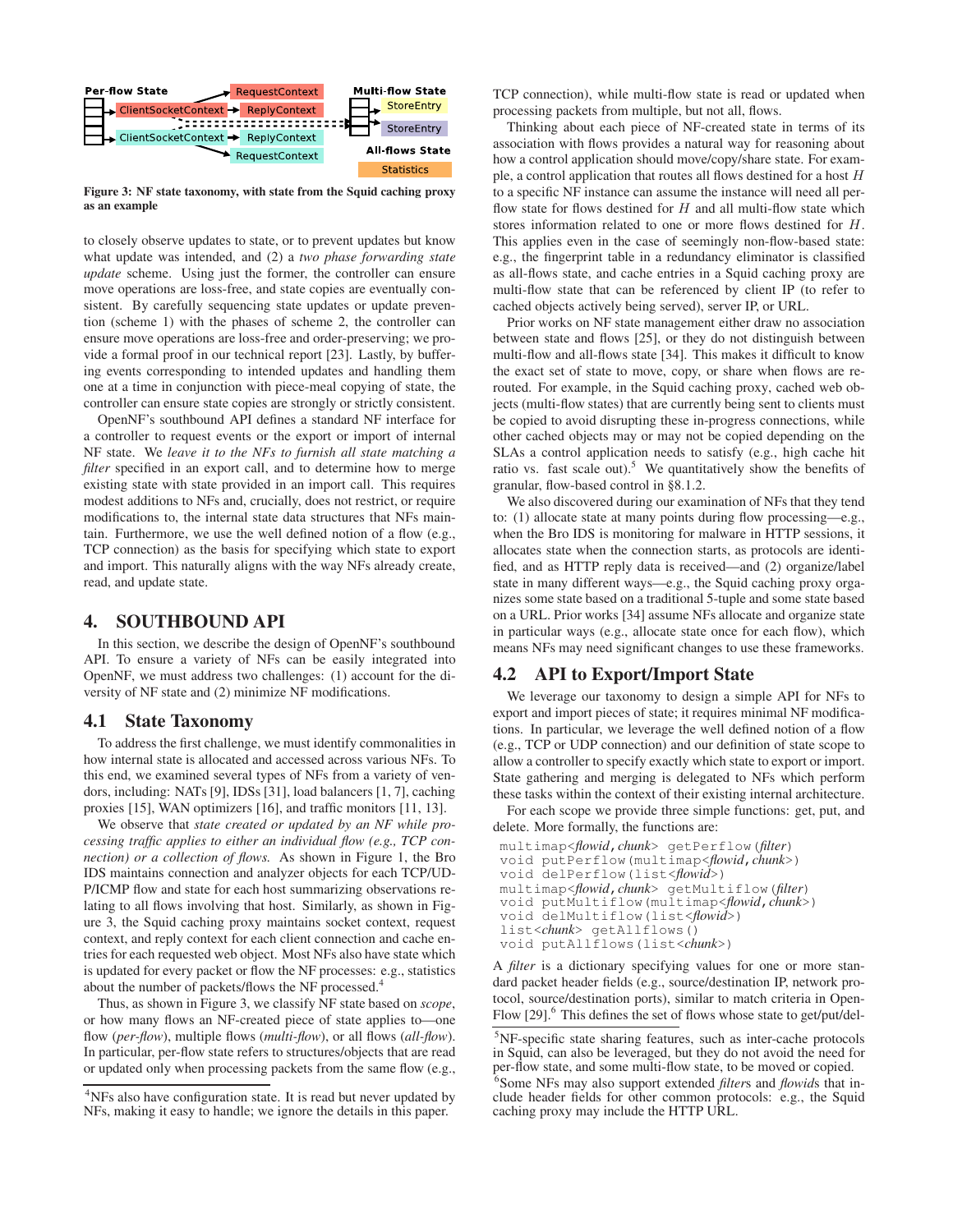ete. Header fields not specified are assumed to be wildcards. The getAllflows and putAllflows functions do not contain a *filter* because they refer to state that applies to all flows. Similarly, there is no delAllflows function because all-flows state is always relevant regardless of the traffic an NF is processing.

A *chunk* of state consists of one or more related internal NF structures, or objects, associated with the same flow (or set of flows): e.g., a chunk of per-flow state for the Bro IDS contains a Conn object and all per-flow objects it references (Figure 1). A corresponding *flowid* is provided for each chunk of per-flow and multi-flow state. The *flowid* is a dictionary of header fields and values that describe the exact flow (e.g., TCP or UDP connection) or set of flows (e.g., host or subnet) to which the state pertains. For example, a per-flow *chunk* from the Bro IDS has a *flowid* that includes the source and destination IPs, ports, and transport protocol, while a multi-flow *chunk* containing a counter for an end-host has a *flowid* that only includes the host's IP.

When getPerflow or getMultiflow is called, the NF is responsible for identifying and providing all per-flow or multi-flow state that pertains to flows matching the *filter*. Crucially, *only fields relevant to the state are matched against the filter*; other fields in the *filter* are ignored: e.g., in the Bro IDS, only the IP fields in a *filter* will be considered when determining which end-host connection counters to return. This API design avoids the need for a control application to be aware of the way an NF internally organizes state. Additionally, by identifying and exporting state on-demand, we avoid the need to change an NF's architecture to conform to a specific memory allocation strategy [34].

The NF is also responsible for replacing or combining existing state for a given flow (or set of flows) with state provided in an invocation of putPerflow (or putMultiflow). Common methods of combining state include adding or averaging values (for counters), selecting the greatest or least value (for timestamps), and calculating the union or intersection of sets (for lists of addresses or ports). State merging must be implemented by individual NFs because the diversity of internal state structures makes it prohibitive to provide a generic solution.

# **4.3 API to Observe/Prevent State Updates**

The API described above does not interpose on internal state creations and accesses. However, there are times when we need to prevent an NF instance from updating state—e.g., while state is being moved—or we want to know updates are happening—e.g., to determine when to copy state.

OpenNF uses two mechanisms to prevent and observe updates: (1) having NFs generate packet-received events for certain packets the controller tells the NF which subset of packets should trigger events—and (2) controlling how NFs should act on the packets that generate events—process, buffer, or drop them.

Specifically, we add the following functions to the API:

- void enableEvents(*filter*,*action*)
- void disableEvents(*filter*)

The *filter* defines the set of packets that should trigger events; it has the same format as described in §4.2. The *action* may be process, buffer, or drop; any buffered packets are released to the NF for processing when events are disabled. The events themselves contain a copy of the triggering packet.

In the next section, we discuss how events are used to realize important guarantees on state and state operations.

# **5. NORTHBOUND API**

OpenNF's northbound API allows control applications to flexibly move, copy, or share subsets of state between NF instances,



and to request important guarantees, including loss-freedom, orderpreservation, and various forms of consistency. This API design appropriately balances OpenNF's generality and complexity: Not offering some guarantees would reduce complexity but make OpenNF insufficient for use with many NFs—e.g., a redundancy eliminator [16] will incorrectly reconstruct packets when re-ordering occurs (§5.1.2). Similarly, always enforcing the strongest guarantees would simplify the API but make OpenNF insufficient for scenarios with tight SLAs—e.g., a loss-free and order-preserving move is unnecessary for a NAT, and the latency increase imposed by these guarantees (§8.1) could cripple VoIP sessions.

The main challenge in supporting this API is designing suitable, low-overhead mechanisms to provide the necessary guarantees. In this section, we show how we use events together with finegrained control over network forwarding to overcome this challenge. We first describe how we provide a loss-free and order-preserving move operation (we provide a formal proof of these guarantees in our technical report [23]), and what optimizations we use to improve efficiency. We then describe how OpenNF's copy and share operations provide eventual, strong, or strict consistency for state required by multiple NF instances.

# **5.1 Move Operation**

OpenNF's move operation transfers both the state *and* input (i.e., traffic) for a set of flows from one NF instance (*srcInst*) to another (*dstInst*). Its syntax is:

move(*srcInst*,*dstInst*,*filter*,*scope*,*properties*)

As in the southbound API, the set of flows is defined by *filter*; a single flow is the finest granularity at which a move can occur. The *scope* argument specifies which class(es) of state (per-flow and/or multi-flow) to move, and the *properties* argument defines whether the move should be loss-free (§5.1.1) and order-preserving (§5.1.2).

In what follows, *sw* denotes the last SDN switch through which all packets matching *filter* will pass before diverging on their paths to reach *srcInst* and *dstInst* (Figure 4). We assume the SDN controller keeps track of *sw*. We also assume that loss and reordering does not occur on the network path from *sw* to *srcInst*; our technical report [23] includes a stronger version of order-preserving move (§5.1.2) that does not rely on this assumption.

For a move without guarantees, the controller (1) calls  $q$ etPerflow and delPerflow on *srcInst*, (2) calls putPerflow on *dstInst*, and (3) updates the flow table on *sw* to forward the affected flows to *dstInst*. To move multi-flow state as well (or instead), the analogous multi-flow functions are also (instead) called. For the rest of this section, we assume the *scope* is per-flow, but our ideas can easily be extended to multi-flow state.

With the above sequence of steps, packets corresponding to the state being moved may continue to arrive at *srcInst* from the start of getPerflow until after the forwarding change at *sw* takes effect and all packets in transit to *srcInst* have arrived and been read from the NIC and operating system buffers. A simple approach of dropping these packets when *srcInst* receives them [34] prevents *srcInst* from establishing new state for the flows or failing due to missing state. But this is only acceptable in scenarios where an application is willing to tolerate the effects of skipped processing: e.g., scan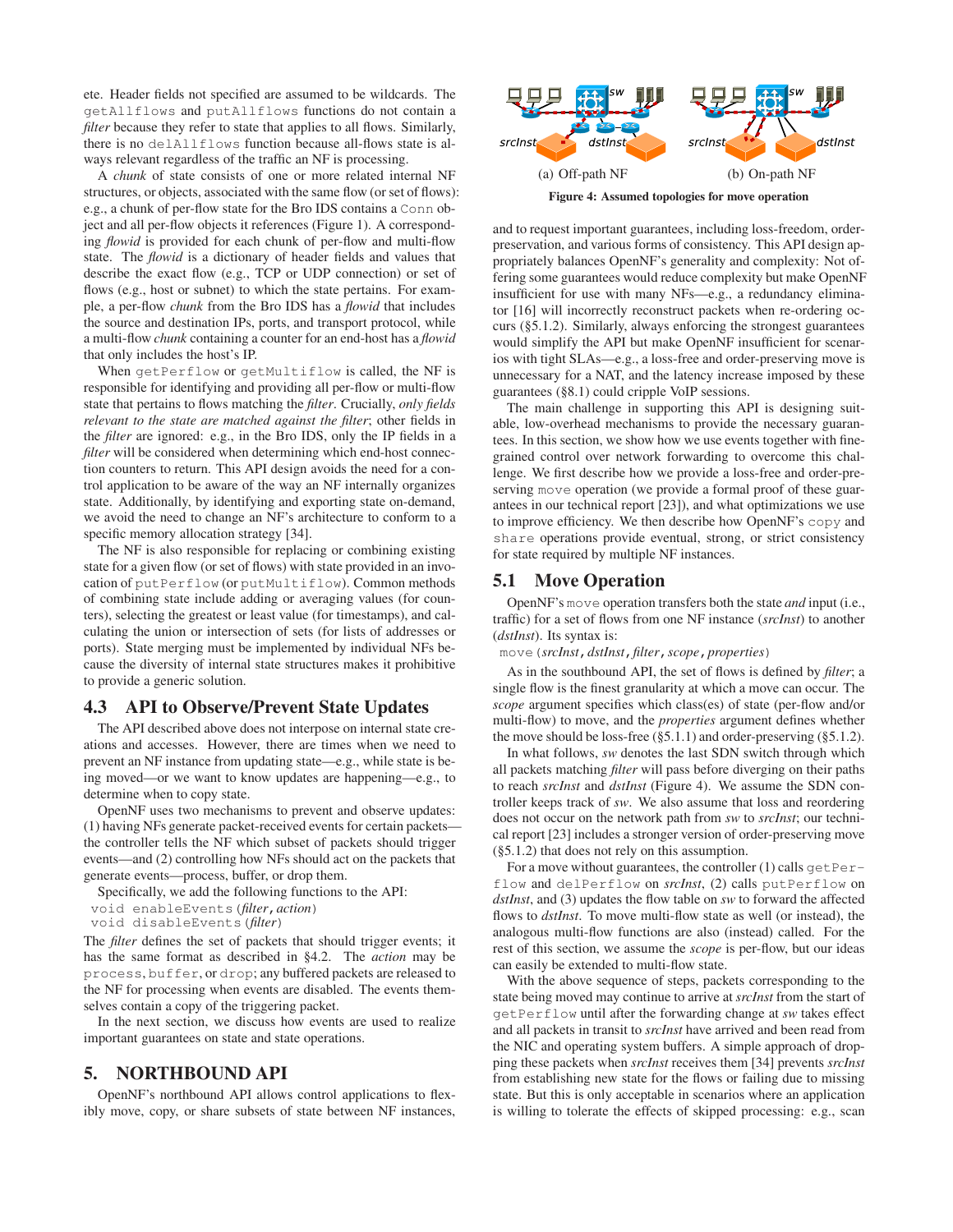detection in the Bro IDS will still function if some TCP packets are not processed, but it may take longer to detect scans. Alternatively, an NF may be on the forwarding path between flow endpoints (Figure 4(b)), e.g., a Squid caching proxy, in which case dropped TCP packets will be retransmitted, although throughput will be reduced.

### *5.1.1 Loss-free Move*

In some situations loss is problematic: e.g., the Bro IDS's malware detection script will compute incorrect md5sums and fail to detect malicious content if part of an HTTP reply is missing; we quantify this in our technical report [23]. Thus, we need a move operation that satisfies the following property:

**Loss-free:** *All state updates resulting from packet processing should be reflected at the destination instance, and all packets the switch receives should be processed.*

The first half of this property is important for ensuring all information pertaining to a flow (or group of flows) is available at the instance where subsequent packet processing for the flow(s) will occur, and that information is not left, or discarded, at the original instance. The latter half ensures an NF does not miss gathering important information about a flow.

In an attempt to be loss-free, Split/Merge halts, and buffers at the controller, all traffic arriving at *sw* while migrating per-flow state [34]. However, when traffic is halted, packets may already be in-transit to *srcInst*, or sitting in NIC or operating system queues at *srcInst*. Split/Merge drops these packets when they (arrive and) are dequeued at *srcInst*. This ensures that *srcInst* does not attempt to update (or create new) per-flow state after the transfer of state has started, guaranteeing the first half of our loss-free property. However, dropping packets at *srcInst* violates the latter half. While we could modify Split/Merge to delay state transfer until packets have drained from the network and local queues, it is impossible to know how long to wait, and extra waiting increases the delay imposed on packets buffered at the controller.

SDN consistency abstractions [27, 35] are also insufficient for guaranteeing loss-freedom. They can guarantee packets will be forwarded to *srcInst* or *dstInst*, but they do not provide any guarantees on what happens to the packets once they arrive at the NF instances. If *srcInst* processes the packets after state transfer has started, then the state installed at *dstInst* will not include some updates; if *srcInst* drops the packets instead, then some state updates will never occur.

What then should we do to ensure loss-freedom in the face of packets that are in-transit (or buffered) when the move operation starts? In OpenNF, we leverage events raised by NFs. Specifically, the controller calls enableEvents (*filter*, drop) on *srcInst* before calling getPerflow. This causes *srcInst* to raise an event for each received packet matching *filter*. The events are buffered at the controller until the putPerflow call on *dstInst* completes. Then, the packet in each buffered event is sent to *sw* to be forwarded to *dstInst*; any events arriving at the controller after the buffer has been emptied are handled immediately in the same way. Lastly, the flow table on *sw* is updated to forward the affected flows to *dstInst*.

Calling disableEvents(*filter*) on *srcInst* is unnecessary, because packets matching *filter* will eventually stop arriving at *srcInst* and no more events will be generated. Nonetheless, to eliminate the need for *srcInst* to check if it should raised events for incoming packets, the controller can issue this call after several minutes—i.e., after all packets matching *filter* have likely arrived or timed out.

#### *5.1.2 Order-preserving Move*

In addition to loss, NFs can be negatively affected by re-ordering. For example, the "weird activity" policy script included with the



**Figure 5: Order-preserving problem in Split/Merge**

Bro IDS will raise a false "SYN\_inside\_connection" alert if the IDS receives and processes SYN and data packets in a different order than they were actually exchanged by the connection endpoints. Another example is a redundancy elimination decoder [16] where an encoded packet arriving before the data packet w.r.t. which it was encoded will be silently dropped; this can cause the decoder's data store to rapidly become out of synch with the encoders.

Thus, we need a move operation that satisfies the following:

#### **Order-preserving:** *All packets should be processed in the order they were forwarded to the NF instances by the switch.*

This property applies within one direction of a flow (e.g., process SYN before ACK), across both directions of a flow<sup>7</sup> (e.g., process SYN before SYN+ACK), and, for moves including multi-flow state, across flows (e.g., process an FTP get command before the SYN for the new transfer connection).

Unfortunately, neither Split/Merge nor the loss-free move described above are order-preserving. The basic problem in both systems is a race between flushing packets buffered at the controller and changing the flow table at *sw* to forward all packets to *dstInst*. Figure 5 illustrates the problem in the context of Split/Merge. Even if all buffered packets  $(p_i \text{ and } p_{i+1})$  are flushed before the controller requests a forwarding table update at *sw*, another packet  $(p_{i+2})$  may arrive at *sw* and be forwarded to the controller before *sw* applies the forwarding table update. Once the update is applied, *sw* may start forwarding packets  $(p_{i+3})$  to *dstInst*, but the controller may not have received the packet  $p_{i+2}$  from *sw*. Thus, the packet  $p_{i+2}$  will be forwarded to *dstInst* after a later packet of the flow  $(p_{i+3})$  has already been forwarded to *dstInst*.

We use a clever combination of events and a two-phase forwarding state update to guarantee a loss-free *and* order-preserving move. Figure 6 has psuedo-code for the steps.

We start with the steps used for a loss-free move, through calling putPerflow on *dstInst*. After putPerflow completes we extract the packet from each buffered event, mark it with a special "do-not-buffer" flag, and send it to *sw* to be forwarded to *dstInst*; any events arriving at the controller after the buffer has been emptied are handled immediately in the same way. Then, we call enableEvents(*filter*,buffer) on *dstInst*, so that any packets forwarded directly to *dstInst* by *sw* will be buffered; note that the packets marked with "do-not-buffer" (discussed above) are not buffered.

Next, we perform the two phase forwarding state update. First, we update the forwarding entry for *filter* on *sw* to forward matching packets to both *srcInst* and the controller.<sup>8</sup> The controller waits

 $7$ If packets in opposite directions do not traverse a common switch before reaching the NF—e.g., a NAT is placed between two switches—then we lack a vantage point to know the total order of packets across directions, and we cannot guarantee such an order unless it is enforced by a flow's end-points—e.g., a server will not send SYN+ACK until the NAT forwards the SYN from a client.

 $8$ We use existing SDN consistency mechanisms [27, 35] to ensure the update is atomic and no packets are lost.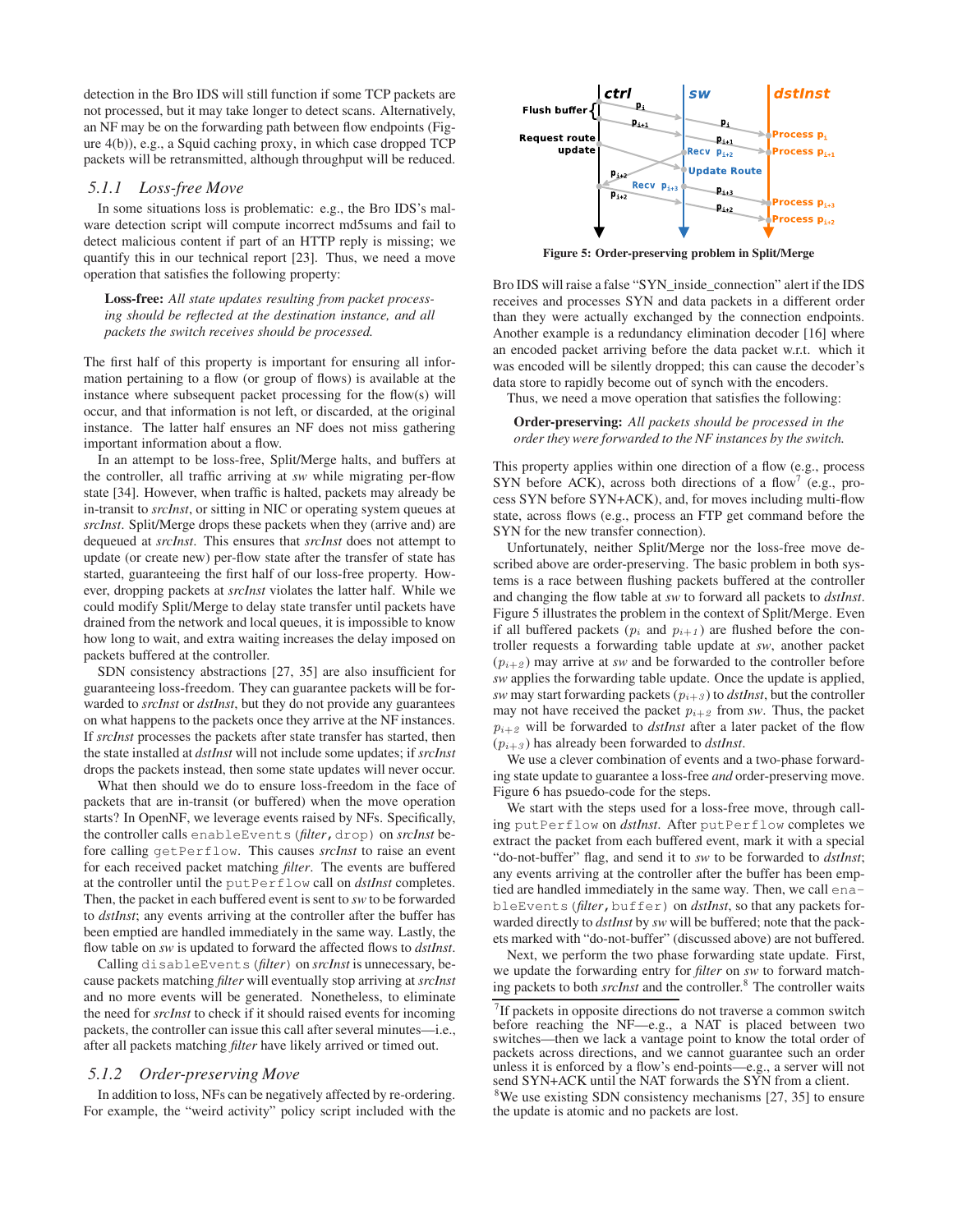

**Figure 6: Pseudo-code for loss-free and order-preserving move**

for at least one packet from *sw*, and always stores the most recent packet it receives. Second, we install a higher priority forwarding entry for *filter* on *sw* to forward matching packets to *dstInst*. Through this two phase update, the controller can become aware of the *last* packet sent to *srcInst*. 9

Finally, we need to ensure that *dstInst* processes all packets forwarded to *srcInst* before processing any packets that *sw* directly forwards to *dstInst*. We achieve this with the following sequence of steps: (1) wait for an event from *srcInst* for the last packet sent to *srcInst*—this is the packet we stored during the two phase forwarding state update; (2) send the packet contained in the event to *sw* to forward to *dstInst*; (3) wait for an event from *dstInst* for the packet; and (4) call disableEvents(*filter*) on *dstInst* to release any packets that had already been sent to *dstInst* by *sw* and were buffered at *dstInst*.

In our technical report [23], we formally prove that this sequence of steps is loss-free and order-preserving.

The additional waiting required for order-preserving does come at a performance cost (we quantify this in §8.1.1). Thus, we offer applications three versions of move (loss-free and order-preserving, loss-free only, and no guarantees) so they can select the most efficient version that satisfies their requirements.

### *5.1.3 Optimizations*

Supporting the above guarantees may impose additional latencies on packets arriving during the move operation. In particular, when a move involves multiple flows, we halt the processing of those flows' packets from the time enableEvents is called until after putPerflow completes.

One way to reduce these latencies (and reduce drops in the case of a move without guarantees) is to reduce the total time taken to complete the move operation. To achieve this, an application could issue multiple pipelined moves that each cover a smaller portion of the flow space. However, this requires more forwarding rules in *sw* and requires the application to know how flows are divided among the flow space. Instead, we can leverage the fact that  $q$ etPerflow and putPerflow operations can be, at least partially, executed *in parallel*. Rather than returning all requested states as a single result, the *srcInst* can return each *chunk* of per-flow state immediately, and the controller can immediately call putPerflow with just that *chunk*. The forwarding table update(s) at *sw* occurs after the getPerflow and all putPerflow calls have returned.

The additional latency imposed on redirected packets can be further reduced by following an *early release and late locking strategy*. For late-locking, the controller calls getPerflow on *srcInst* with a special flag instructing *srcInst* to enable events for each flow just before the corresponding per-flow state is prepared for export (avoiding the need to call enableEvents for all flows beforehand). Also, once putPerflow for a specific *chunk* returns, the controller can release any events pertaining to that *chunk*. 10

The *parallelizing* optimization can be applied to any version of move, and the *early-release* optimization can be applied to a move of either per-flow or multi-flow state, but not a move involving both.

### **5.2 Copy and Share Operations**

OpenNF's copy and share operations address applications' need for the same state to be readable and/or updateable at multiple NF instances and, potentially, for updates made at one instance to be reflected elsewhere. For example, in a failure recovery application (§2) a backup NF instance needs to keep an updated copy of all per-/multi-/all-flows state. Similarly, a load balancing application that distributes an end-host's flows among multiple IDS instances needs updates to the host connection counter at one instance to be reflected at the other instances to effectively detect port scans.

In particular, copy can be used when state consistency is *not required* or *eventual* consistency is desired, while share can be used when *strong* or*strict* consistency is desired. Note that eventual consistency is akin to extending our loss-free property to multiple copies of state, while strict consistency is akin to extending both our loss-free and order-preserving properties to multiple NF instances.

### *5.2.1 Copy Operation*

OpenNF's copy operation clones state from one NF instance (*srcInst*) to another (*dstInst*). Its syntax is:

copy(*srcInst*,*dstInst*,*filter*,*scope*)

The *filter* argument specifies the set of flows whose state to copy, while the *scope* argument specifies which class(es) of state (perflow, multi-flow, and/or all-flows) to copy.

The copy operation is implemented using the get and put calls from the southbound API (§4.2). No change in forwarding state occurs as part of copy because state is not deleted from *srcInst*, allowing *srcInst* to continue processing traffic and updating its copy of state. It is up to control applications to separately initiate a change in forwarding state where the situation warrants (e.g., by directly interacting with the SDN controller, or calling move for some other class of state).

Eventual consistency can be achieved by occasionally re-copying the same set of state. As described in §4.2, an NF will automatically replace or combine the new and existing copies when putPerflow, putMultiflow, and putAllflows are called. Since there are many possible ways to decide when state should be recopied—based on time, NF output, updates to NF state, or other

<sup>9</sup>The controller can check the counters on the first flow entry in *sw* against the number of packets it has received from *sw* to ensure the packet it currently has stored is in fact the last packet.

<sup>&</sup>lt;sup>10</sup>Although state chunks get transferred and events get processed via the controller in our current system, they can also happen peer to peer.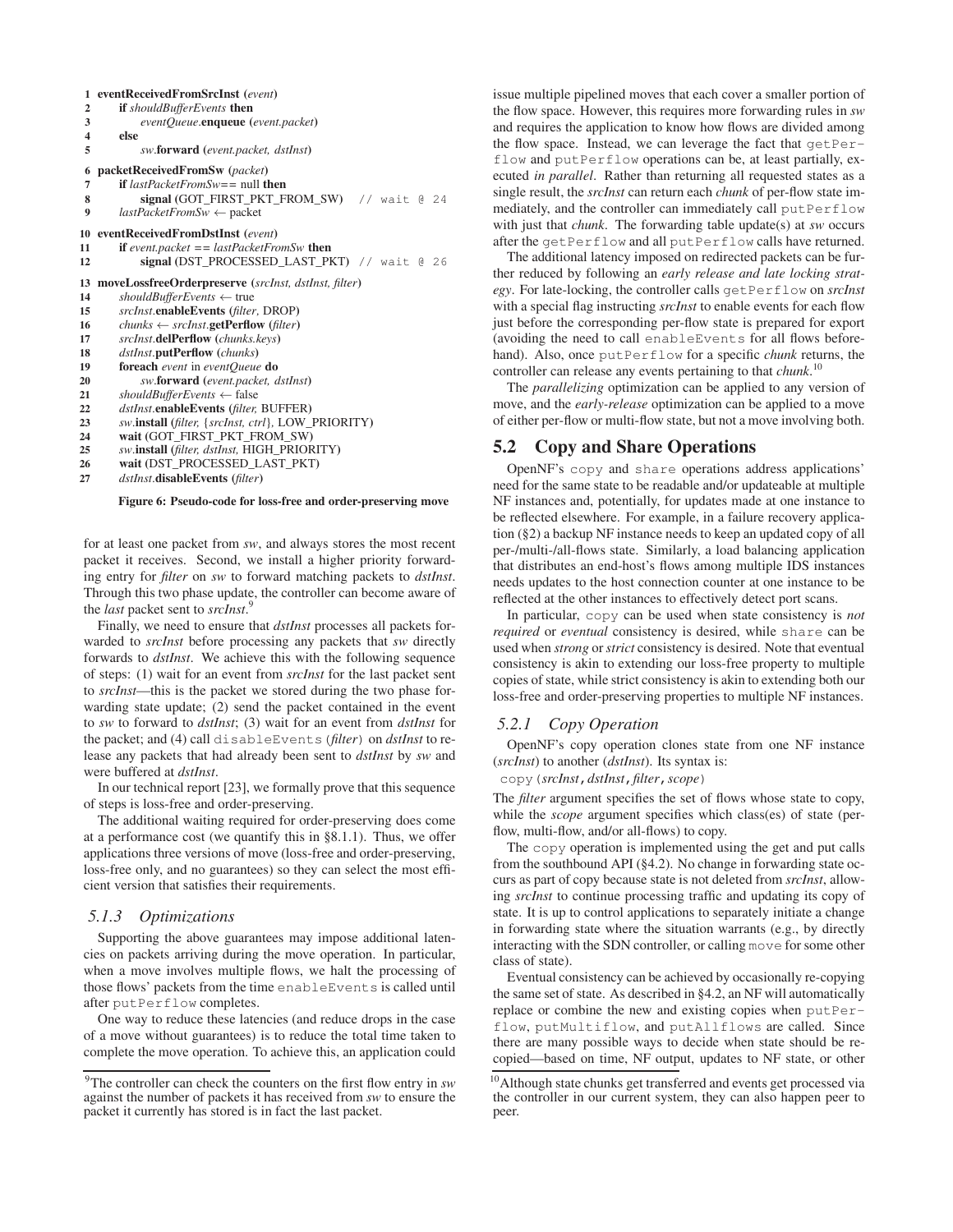external factors—we leave it to applications to issue subsequent copy calls. As a convenience, we do provide a function for control applications to become *aware* of state updates:

#### void notify(*filter*,*inst*,*enable*,*callback*)

When invoked with *enable* set to true, the controller calls enableEvents(*filter*, process) on NF instance *inst*, otherwise it calls disableEvents(*filter*) on *inst*. For each event the controller receives, it invokes the provided *callback* function.

#### *5.2.2 Share Operation*

Strong and strict consistency are more difficult to achieve because state reads and updates must occur at each NF instance in the same global order. For strict consistency this global order must match the order in which packets are received by *sw*. For strong consistency the global order may differ from the order in which packets were received by *sw*, but updates for packets received by a specific NF instance must occur in the global order in the order the instance received the packets.

Both cases require synchronizing reads/updates across all NF instances (list <*inst>*) that are using a given piece of state. OpenNF's share operation provides this:

### void share(list<*inst*>,*filter*,*scope*,*consistency*)

The *filter* and *scope* arguments are the same as above, while *consistency* is set to strong or strict.

Events can again be used to keep state strongly consistent. The controller calls enableEvents (*filter*, drop) on each instance, followed by a sequence of get and put calls to initially synchronize their state. When events arrive at the controller, they are placed in a FIFO queue labeled with the *flowid* for the flow group to which they pertain; flows are grouped based on the coarsest granularity of state being shared (e.g., per-host or per-prefix).

For each queue, one event at a time is dequeued, and the packet it contains is marked with a "do-not-drop" flag and forwarded to the originating NF instance. The NF instance processes the packet and raises an event, which signals to the controller that all state reads/updates at the NF are complete. The controller then calls getMultiflow (or getPerflow, getAllflows) on the originating NF instance, followed by putMultiflow (or putPerflow, putAllflows) on all other instances in list<*inst*>. Then, the next event is dequeued and the process repeated.

Since events from different NFs may arrive at the controller in a different order than packets were received by *sw*, we require a slightly different approach for strict consistency. The controller must receive packets directly from the switch to know the global order in which packets should be processed. We therefore update all relevant forwarding entries in *sw*—i.e., entries that both cover a portion of the flow space covered by *filter* and forward to an instance in list<*inst*>—to forward to the controller instead. We then employ the same methodology as above, except we invoke enableEvents with *action* set to process and queue packets received from *sw* rather than receiving packets via events.

It is up to control applications to determine the appropriate consistency requirements for the situation, recognizing that strong or strict consistency comes at a significant performance cost (§8.1.1). Applications should also consider which multi-/all-flows state is required for accurate packet processing, and, generally, invoke copy or share operations on this state prior to moving per-flow state.

## **6. CONTROL APPLICATIONS**

Using OpenNF, we have written control applications for several of the scenarios described in §2. The applications are designed for the environment shown in Figure 7. In all applications, we use the



**Figure 7: The Bro IDS runs on VMs in both a local data center and a public cloud. An SDN switch in the local data center receives a copy of all traffic from the Internet gateway for the local network and routes it to an IDS instance. The local IDS instances monitor for port scans and HTTP requests from outdated web browsers. The cloud instances additionally check for malware in HTTP replies.**

**1 movePrefix (***prefix, oldInst, newInst***)**

- **2 copy (***oldInst, newInst,* {nw\_src: *prefix*}*,* MULTI**)**
- **3 move (***oldInst, newInst,* {nw\_src: *prefix*}*,* PER*,* LOSSFREE**)**
- **4 while** true **do**
- **5 sleep (***60***)**
- **6 copy (***oldInst, newInst,* {nw\_src: *prefix*}*,* MULTI**)**
- **7 copy (***newInst, oldInst,* {nw\_src: *prefix*}*,* MULTI**)**

#### **Figure 8: Load balanced network monitoring application**

Bro IDS, but different applications place different requirements on both the granularities of state operations and the guarantees needed; despite these differences, the applications are relatively simple to implement. We describe them below.

**High performance network monitoring.** The first application (Figure 8) monitors the CPU load on the local Bro IDS instances and calculates a new distribution of local network prefixes when load becomes imbalanced. If a subnet is assigned to a different IDS instance, the movePrefix function is invoked. This function calls copy to clone the multi-flow state associated with scan detection, followed by move to perform a loss-free transfer of the per-flow state for all active flows in the subnet.

We copy, rather than move, multi-flow state because the counters for port scan detection are maintained on the basis of (external IP, destination port $\rangle$  pairs, and connections may exist between a single external host and hosts in multiple local subnets. An orderpreserving move is unnecessary because re-ordering would only potentially result in the scan detector failing to count some connection attempts, and, in this application, we are willing to tolerate moderate delay in scan detection. However, to avoid missing scans completely, we maintain eventual consistency of multi-flow state by invoking copy in both directions every 60 seconds.

**Fast failure recovery.** The second application (Figure 9) maintains a hot standby for each local IDS instance with an eventually consistent copy of all per-flow and multi-flow state. The initStandby function is invoked to initialize a standby (stbyInst) for an IDS instance (normInst). It notes which normInst the standby is associated with and requests notifications from normInst for packets whose corresponding state updates are important for scan detection and browser identification—TCP SYN, SYN+ACK, and RST packets and HTTP packets sent from a local client to an external server. The copy is made eventually consistent when these key packets are processed, rather than recopying state for every packet. In particular, events are raised by normInst for these packets and the controller invokes the updateStandby function. This function copies the appropriate per-flow state from normInst to the corresponding stbyInst. When a failure occurs, the forwarding table in the switch is updated to forward the appropriate prefixes to stbyInst instead of normInst (code not shown).

**Selectively invoking advanced remote processing.** The third application (code not shown) monitors for outdated browser alerts from each local Bro IDS instance, and uses the cloud to check for malware in connections triggering such alerts.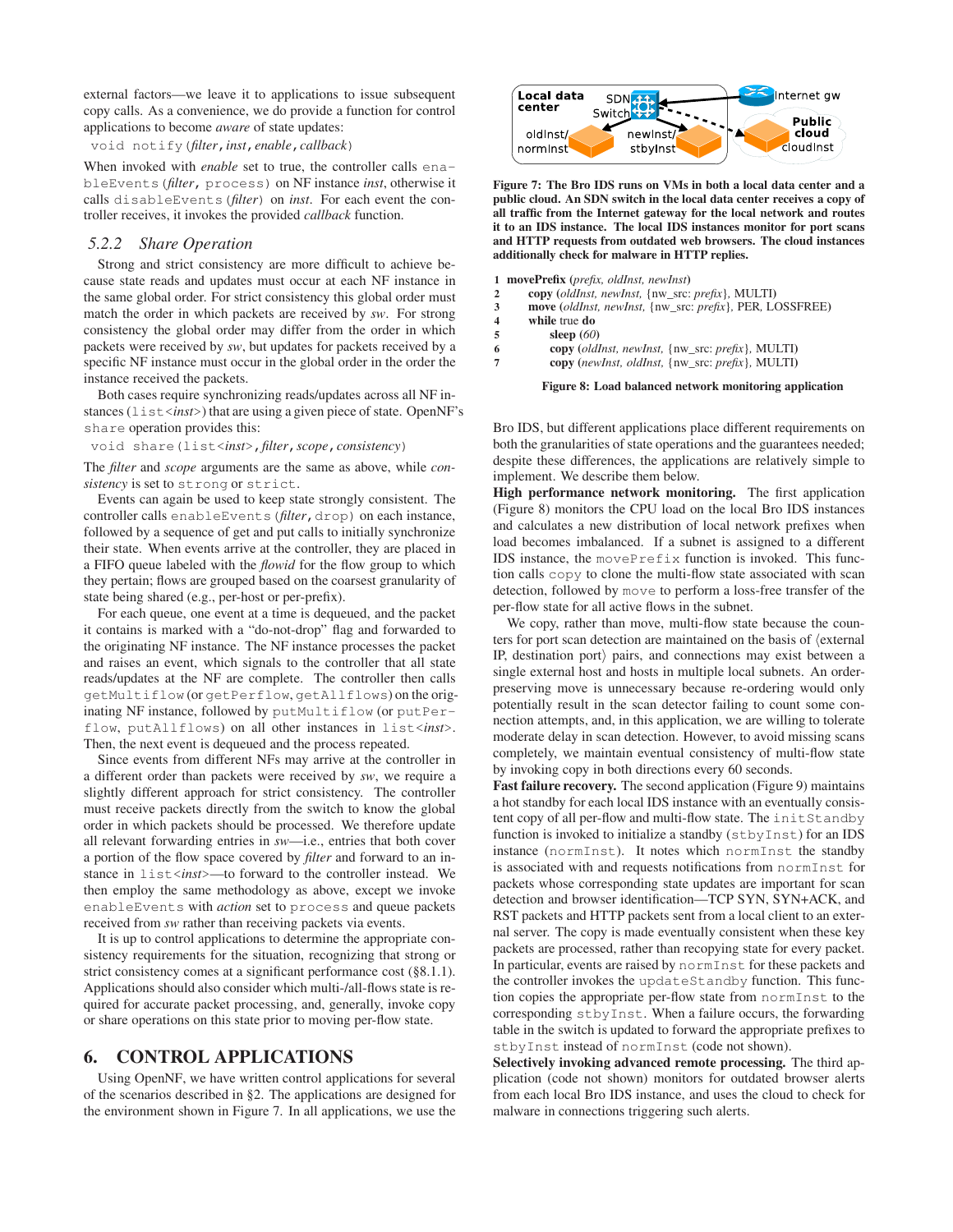- 1 *standbys*  $\leftarrow \{\}$
- **2 initStandby (***normInst, stbyInst***)**
- **3** *standbys*[*normInst*] ← *stbyInst*
- **4 notify (**{nw\_proto: TCP, tcp\_flags: SYN}*, normInst,* true*,* **updateStandby)**
- **5 notify (**{nw\_proto: TCP, tcp\_flags: RST}*, normInst,* true*,* **updateStandby)**
- **6 notify (**{nw\_src: 10.0.0.0/8, nw\_proto: TCP, tp\_dst: 80}*, normInst,* true*,* **updateStandby)**
- **7 updateStandby (***event***)**
- **8** *normInst* ← *event.src*
- **9** *stbyInst* ← *standbys*[*normInst*]
- $filter \leftarrow$  **extractFlowId** (*event.pkt*)
- **11 copy (***normInst, stbyInst, filter,* PER**)**

### **Figure 9: Fast failure recovery application**

When a local IDS instance (locInst) raises an alert for a specific flow (flowid), the application calls move(locInst, cloudInst, flowid, perflow, lossfree) to transfer the flow's per-flow state and forward the flow's packets to the IDS instance running in the cloud. The move must be loss-free to ensure all data packets contained in the HTTP reply are received and included in the md5sum that is compared against a malware database, otherwise malware may go undetected. Multi-flow state in this case, i.e., the set of scan counters at the local IDS instance, does not matter for the cloud instance's actions (i.e., malware signature detection), so it is not moved or copied.

# **7. IMPLEMENTATION**

Our OpenNF prototype consists of a controller that implements our northbound API (§5) and several modified NFs—Bro, PRADS, Squid, and iptables–that implement our southbound API (§4).

The OpenNF controller is written as a module atop Floodlight [6] (≈4.7K lines of Java code). The controller listens for connections from NFs and launches two threads—for handling state operations and events—for each NF. The controller and NFs exchange JSON messages to invoke southbound functions, provide function results, and send events. Packets contained in events are forwarded to NFs by issuing OpenFlow packet-out control messages [29] to the SDN switch (*sw*); flow-mod messages are issued for route updates. The interface with control applications is event-driven.

We implemented NF-specific handlers for each southbound API functions. The NFs use a shared library for communicating with the controller. We discuss the NF-specific modifications below, and evaluate the extent of these modifications in §8.2.2.

**Bro IDS** [31] performs a variety of security analyses defined by policy scripts. The get/putPerflow handlers for Bro lookup (using linear search) and insert Connection objects into internal hash tables for TCP, UDP, and ICMP connections. The key challenge is serializing these Connection objects and the many other objects  $(>100$  classes) they refer to; we wrote custom serialization functions for each of these objects using Boost [2]. We also added a *moved* flag to some of these classes—to prevent Bro from logging errors during delPerflow—and a mutex to the Connection class—to prevent Bro from modifying the objects associated with a flow while they are being serialized. Lastly, we added library calls to Bro's main packet processing loop to raise events when a received packet matches a filter on which events are enabled.

**PRADS asset monitor** [13] identifies and logs basic information about active hosts and the services they are running. The get/put-Perflow and get/putMultiflow handlers for PRADS lookup and insert connection and asset structures, which store flow meta data and end-host operating system and service details, respectively, in the appropriate hash tables. If an asset object pro-

vided in a putMultiflow call is associated with the same endhost as an asset object already in the hash table, then the handler merges the contents of the two objects. The get/putAllflows handlers copy and merge, respectively, a global statistics structure. **Squid caching proxy** [15] reduces bandwidth consumption by caching and serving web objects requested by clients. The perflow state in Squid includes sockets, making it challenging to write get/putPerflow handlers. Fortunately, we are able to borrow code from CRIU [5] to (de)serialize sockets for active client and server connections. As with Bro, we wrote custom serialization functions, using Boost [2], for all objects associated with each connection. The get/put/delMultiflow handlers capture, insert, and remove entries from Squid's in-memory cache; entries are (de)serialized individually to allow for fine-grained state control. **iptables** [9] is a firewall and network address translator integrated into the Linux kernel. The kernel tracks the 5-tuple, TCP state,

security marks, etc. for all active flows; this state is read/written by iptables. We wrote an agent that uses libnetfilter\_conntrack [10] to capture and insert this state when get/putPerflow are invoked. There is no multi-flow or all-flows state in iptables.

## **8. EVALUATION**

Our evaluation of OpenNF answers the following key questions:

- Can state be moved, copied, and shared efficiently even when guarantees on state or state operations are requested by applications? What benefits do applications see from the ability to move, copy, or share state at varying granularities?
- How efficiently can NFs export and import state, and do these operations impact NF performance? How much must NFs be modified to support the southbound API?
- How is OpenNF's efficiency impacted by the scale of an NF deployment?
- To what extent do existing NF control planes hinder the ability to satisfy a combination of high-level objectives?

The testbed we used for our evaluation consists of an OpenFlowenabled HP ProCurve 6600 switch and four mid-range servers (Quad-core Intel Xeon 2.8GHz, 8GB, 2 x 1Gbps NICs) that run the OpenNF controller and modified NFs and generate traffic. We use a combination of replayed university-to-cloud [24] and datacenter [19] network traffic traces, along with synthetic workloads.

# **8.1 Northbound Operations**

# *8.1.1 Efficiency with Guarantees*

We first evaluate the efficiency of our northbound operations when guarantees are requested on state or state operations. We use two PRADS asset monitor instances ( $PRADS_1$  and  $PRADS_2$ ) and replay our university-to-cloud trace at 2500 packets/second. We initially send all traffic to  $PRADS<sub>1</sub>$ . Once it has created state for 500 flows ( $\approx 80K$  packets have been processed), we move *all* flows and their per-flow state, or copy *all* multi-flow state, to  $PRADS<sub>2</sub>$ ; we evaluate finer granularity operations in §8.1.2. To evaluate sharing with strong consistency, we instead call share (for all multi-flow state) at the beginning of the experiment, and then replay our traffic trace. During these operations, we measure the number of dropped packets, the added latency for packets contained in events from  $PRADS_1$  or buffered at  $PRADS_2$ , and the total operation time (for move and copy only). Although the specific values for these metrics vary based on the NF, scope, filter granularity (i.e., number of flows/states affected), and packet rate, the high-level takeaways still apply.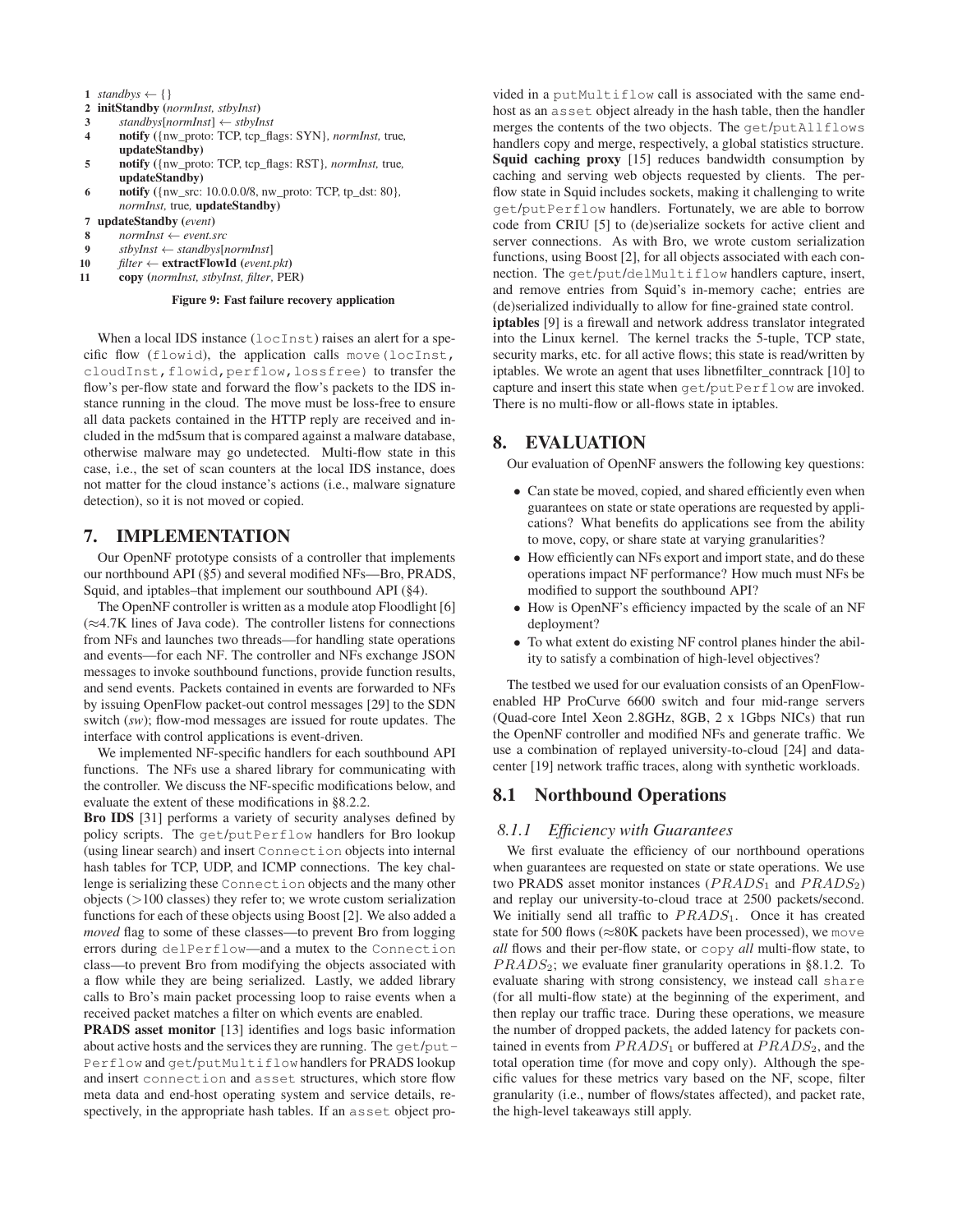

**Figure 10: Efficiency of** move **with no guarantees (NG), loss-free (LF), and loss-free and order-preserving (LF+OP) with and without parallelizing (PL) and early-release (ER) optimizations; traffic rate is 2500 packets/sec; times are averaged over 5 runs and the error bars show 95% confidence intervals**

**Move.** Figure 10 shows our results for move with varying guarantees and optimizations.

A move without any guarantees or optimizations (NG) completes in 193ms. This time is primarily dictated by the time required for the NF to export (89ms) and import (54ms) state; we evaluate the southbound operations in detail in §8.2. The remaining 50ms is spent processing control messages from the NFs and performing the route update. Our parallelizing optimization (§5.1.3) can reduce the total time for the move operation (NG PL) to 134ms by exporting and importing state (mostly) in parallel. However, even this faster version of move comes at a cost: *225 packets are dropped!* Figure 11(a) shows how the number of drops changes as a function of the packet rate and the number of flows whose state is moved. We observe a linear increase in the number of drops as the packet rate increases, because more packets will arrive in the time window between the start of move and the routing update taking effect.

A parallelized loss-free move (LF PL) avoids drops by raising events. However, the 410 packets contained in events may each incur up to 185ms of additional latency. (Packets processed by  $PRADS<sub>1</sub>$  before the move or  $PRADS<sub>2</sub>$  after the move do not incur additional latency.) Additionally, the total time for the move operation increases by 62% (84ms). Figure 11(b) shows how the total move time scales with the number of flows affected and the packet rate. We observe that the total time for a parallelized lossfree move increases more substantially at higher packet rates. This is because more events are raised, and the rate at which the packets contained in these events can be forwarded to  $PRADS<sub>2</sub>$  becomes limited by the packet-out rate our OpenFlow switch can sustain. The average and maximum per-packet latency increase for packets contained in events also grows with packet rate for the same reason: e.g., the average (maximum) per-packet latency increase is 465ms (573ms) for a parallelized loss-free move of 500 flows at a packet rate of 10K packets/sec (graph not shown).

While we cannot decrease the total move time without using more rules in SDN switches, our early-release optimization (§5.1.3) can decrease the additional packet latency. At a rate of 2500 packets/sec, the average per-packet latency overhead for the 326 packets contained in events drops to 50ms (LF PL+ER in Figure 10(b)), a 63% decrease compared to LF PL; at 10K packets/sec this overhead drops to 201ms, a 99% decrease. Forwarding packets in events di-



(a) Packet drops during a paral-(b) Total time for a parallelized lelized move with no guarantees loss-free move

**Figure 11: Impact of packet rate and number of per-flows states on parallelized** move **with and without a loss-free guarantee**

rectly to  $PRADS<sub>2</sub>$ , rather than sending packet-out commands to the OpenFlow switch, can likely reduce this latency even further.

In addition to added packet latency, a loss-free move also introduces re-ordering: 657 packets (335 from events + 322 received by  $PRADS<sub>2</sub>$  while packets from events are still arriving) are processed out-of-order with a parallelized loss-free move. However, this re-ordering can be eliminated with an order-preserving move.

A fully optimized loss-free and order-preserving move (LF+OP PL+ER in Figure 10) takes 96% (208ms) longer than a fully optimized loss-free-only move (LF PL+ER) due to the additional steps involved. Furthermore, packets buffered at  $PRADS_2$  (100 packets on average), while waiting for all packets originally sent to  $PRADS<sub>1</sub>$  to arrive and be processed, each incur up to 96ms of additional latency (7% more than LF PL+ER). Thus, applications can benefit from choosing an alternative version of move if they do not require both guarantees.

**Copy and Share.** A parallelized copy takes 111ms, with no packet drops or added packet latency, as there is no interaction between forwarding state update and this operation. In contrast, a share operation that keeps multi-flow state strongly consistent adds at least 13ms of latency to every packet, with more latency incurred when a packet must wait for the processing of an earlier packet to complete. This latency stems from the need to call getMultiflow and put Multiflow on  $PRADS<sub>1</sub>$  and  $PRADS<sub>2</sub>$ , respectively, after every packet is processed, because our events only provide hints as to whether state changed but do not inform us if the state update is significant. For example, every packet processed by the PRADS asset monitor causes an update to the last seen timestamp in the multi-flow state object for the source host, but only a handful of special packets (e.g., TCP handshake and HTTP request packets) result in interesting updates to the object. However, adding more PRADS asset monitor instances (we experimented with up to 6 instances) does not increase the latency because putMultiflow calls can be issued in parallel. In general, it is difficult to efficiently support strong consistency of state without more intrinsic support from an NF, e.g., information on the significance of a state update.

### *8.1.2 Benefits of Granular Control*

Although the move, copy, and share operations above encompassed all flows, the northbound API allows applications to invoke these operations at any granularity, down to as fine as a single flow. We now examine the benefits this flexibility enables by using the copy operation with the Squid caching proxy. We generate 100 requests (drawn from a logarithmic distribution) for 40 unique URLs (objects are 0.5–4MB in size) from each of two clients at a rate of 5 requests/second. Initially, all requests are forwarded to  $Squid_1$ . After 20 seconds, we launch a second Squid instance  $(Squid<sub>2</sub>)$  and take one of three approaches to handling multi-flow state: do nothing (*ignore*), invoke copy with the second client's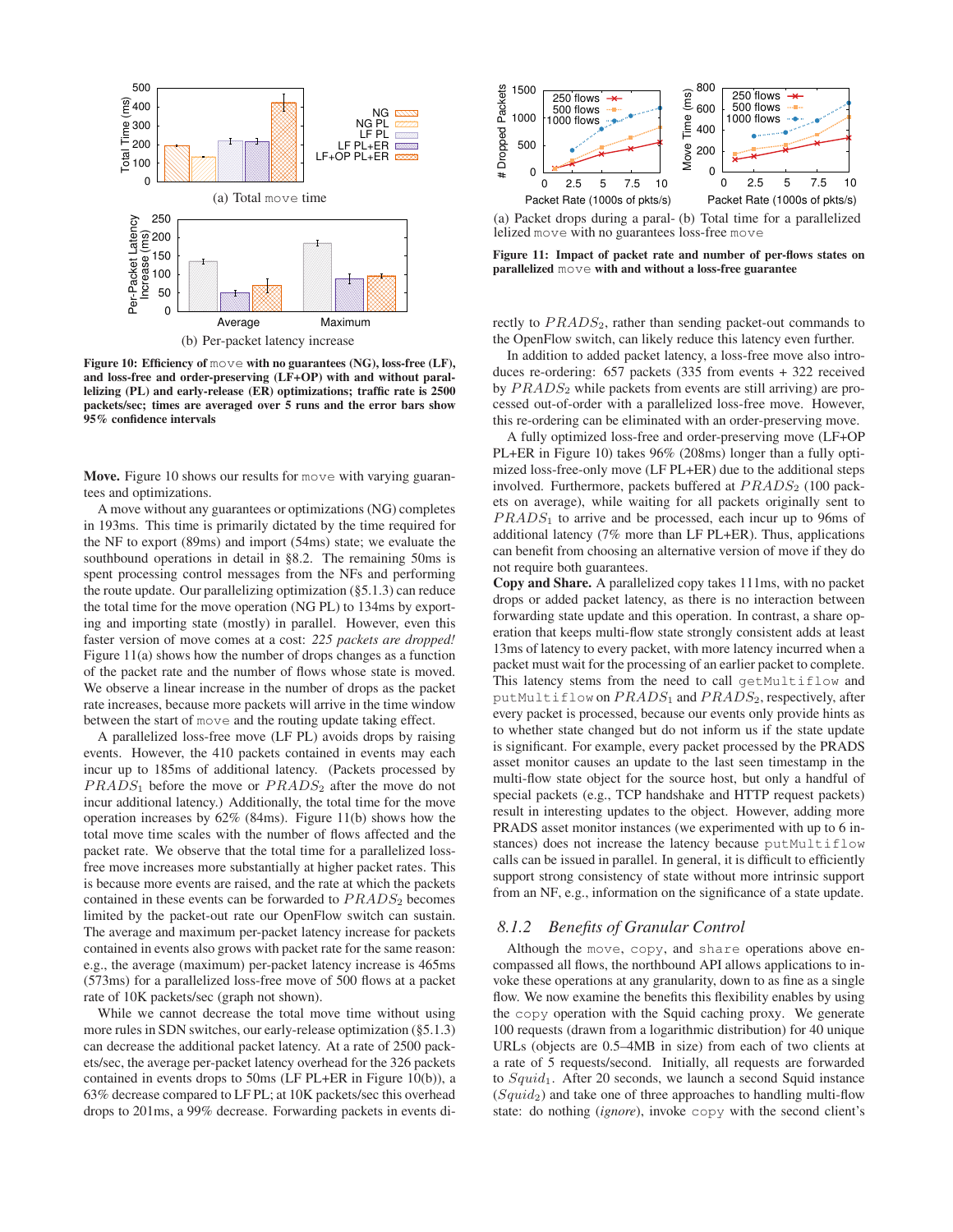



**Figure 12: Efficiency of state export and import**

IP as the filter (*copy client*), or invoke copy for all flows (*copy all*). Then, we update routing to forward all in-progress and future requests from the second client to  $Squid_2$ .

Table 1 shows the number of cache hits at each instance, and the bytes of multi-flow state transfered, under the three different approaches for handling multi-flow state. In all three approaches, the number of cache hits for  $Squid_1$  are the same because all the unique objects were cached before the copy. Ignoring multi-flow state entirely causes the second instance to *crash*, as the objects currently being served to the second client are not available. Copying multi-flow state for the second client's flows avoids the crash, but skipping the other multi-flow state results in a 28% lower cache hit ratio at  $Squid_2$  compared to copying all multi-flow state (i.e, the entire cache). However, the latter requires a 14.2x larger state transfer. OpenNF's APIs allows each application to make the appropriate trade-offs in such respects when selecting the granularity at which to invoke operations.

# **8.2 Southbound API**

The time required to export and import state at NFs directly impacts how quickly a move or copy operation completes and how much additional packet latency is incurred when share is used. We thus evaluate the efficiency of OpenNF's southbound operations for several of the NFs we modified. We also examine how much code was added to the NFs to support these operations.

### *8.2.1 API Call Processing*

Figures 12(a) and 12(b) show the time required to complete a getPerflow and putPerflow operation, respectively, as a function of the number of flows whose state is exported/imported. We observe a linear increase in the execution time of getPerflow and putPerflow as the number of per-flow state chunks increases. The time required to (de)serialize each *chunk* of state and send it to (receive it from) the controller accounts for the majority of the execution time. Additionally, we observe that putPerflow completes at least 2x faster than getPerflow; this is due to deserialization being faster than serialization. Overall, the processing time is highest for Bro because of the size and complexity of the perflow state. The results for multi-flow state are qualitatively similar; we exclude them for brevity. We are working on techniques for further improving the efficiency of southbound API calls.

We also evaluate how NF performance is impacted by the execution of southbound operations. In particular, we measure average per-packet processing latency (including queueing time) during normal NF operation and when an NF is executing a getPerflow call. Among the NFs, the PRADS asset monitor has the largest relative increase—5.8% (0.120ms vs. 0.127ms), while the Bro IDS

|                     | <b>LOC</b> added for | Total            | Increase in |
|---------------------|----------------------|------------------|-------------|
| NF                  | serialization        | <b>LOC</b> added | NF code     |
| Bro IDS             | 2.9K                 | 3.3K             | $4.0\%$     |
| PRADS asset monitor | 0.1K                 | 1.0K             | 9.8%        |
| Squid caching proxy | 5.0K                 | 7.8K             | 4.2%        |
| iptables            | 0.6K                 | 1.0K             | n/a         |

**Table 2: Additional NF code to implement OpenNF's southbound API**



**Figure 13: Performance of concurrent loss-free** move **operations**

has the largest absolute increase—0.12ms (6.93ms vs. 7.06ms). In both cases, the impact is minimal, implying that southbound operations do not significantly degrade NF performance.

# *8.2.2 NF Changes*

To quantify the NF modifications required to support our southbound API, we counted the lines of code (LOC) that we added to each NF (Table 2). The counts do not include the shared library used with each NF for communication with the controller:  $\approx 2.6$ K LOC. At most, there is a 9.8% increase in  $LOC^{11}$ , most of which is state serialization code that could be automatically generated [3]. Thus, the NF changes required to support OpenNF are minimal.

### **8.3 Controller Scalability**

Since the controller executes all northbound operations (§5), its ability to scale is crucial. We thus measure the performance impact of conducting simultaneous operations across many pairs of NFs.

To isolate the controller from the performance of individual NFs, we use "dummy" NFs that replay traces of past state in response to getPerflow, simply consume state for putPerflow, and infinitely generate events during the lifetime of the experiment. The traces we use are derived from actual state and events sent by PRADS asset monitor while processing our cloud traffic trace. All state and messages are small (202 bytes and 128 bytes, respectively) for consistency, and to maximize the processing demand at the controller and minimize the impact due to network transfer.

Figure 13 shows the average time per loss-free move operation as a function of the number of simultaneous operations. The average time per operation increases linearly with both the number of simultaneous operations and the number of flows affected.

We profiled our controller using HPROF [8] and found that threads are busy reading from sockets most of the time. This bottleneck can be overcome by optimizing the size of state transfers using compression. We ran a simple experiment and observed that, for a move operation for 500 flows, state can be compressed by 38% improving execution latency from 110ms to 70ms.

## **8.4 Prior NF Control Planes**

Lastly, we compare the ability to satisfy the objectives of an elastic/load balanced network monitoring application using OpenNF versus existing approaches [5, 18, 22, 26, 32] (§2.2). We start with one Bro IDS instance  $(Bro<sub>1</sub>)$  and replay our data center traffic trace

<sup>&</sup>lt;sup>11</sup>We do not calculate an increase for iptables because we wrote a user-level tool to export/import state rather than modifying the Linux kernel.